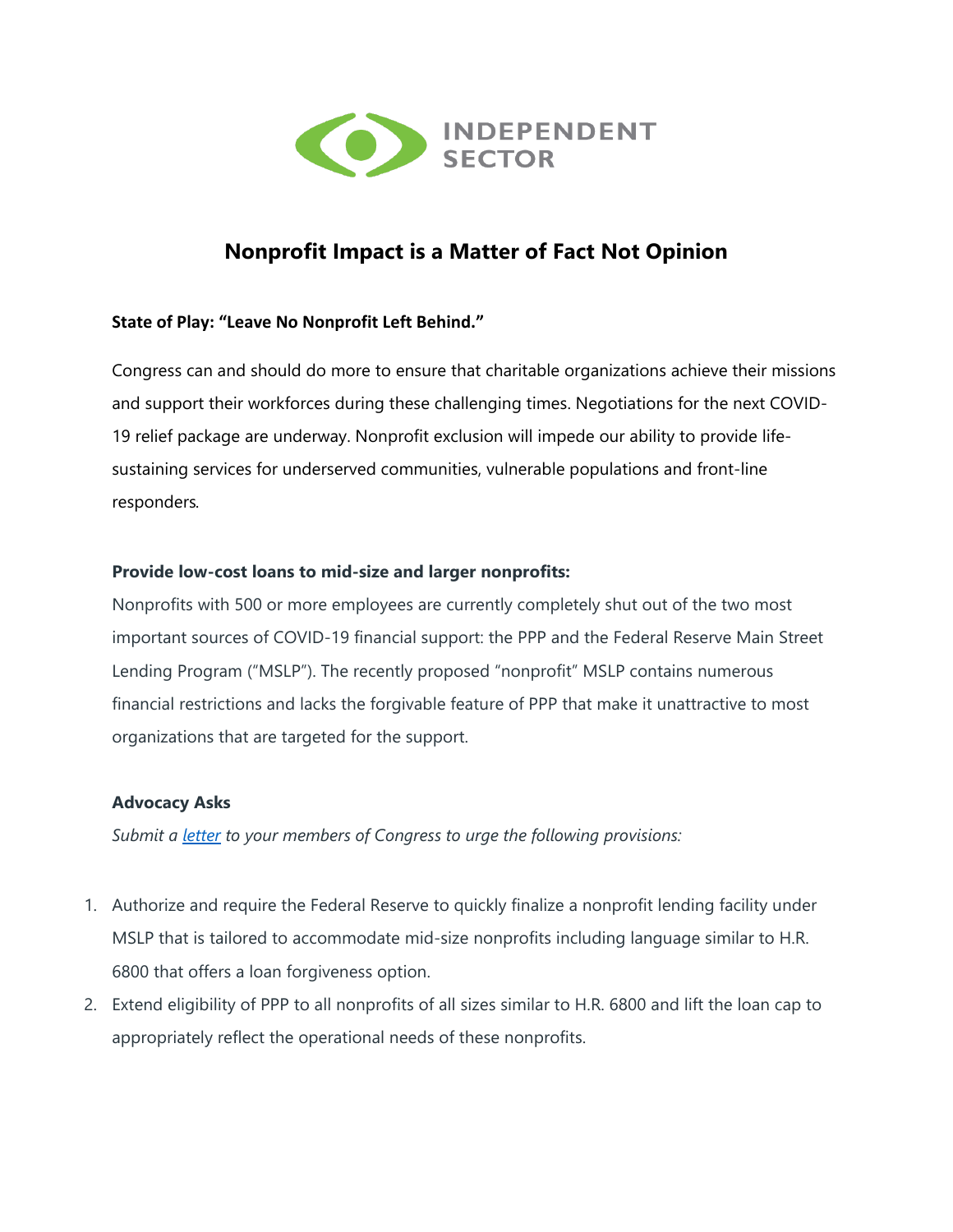# **Strengthen charitable giving incentives:**

Donations are especially needed today as nonprofits respond to the current health and economic crisis and will be critical in the future as nonprofits will play an essential role in recovery efforts when the pandemic ends.

#### **Advocacy Asks**

*Submit a [letter](https://independentsector.quorum.us/campaign/29521/) to your members of Congress to urge the following provisions:* 

- 1. Expand the above-the-line or universal charitable deduction in the CARES Act by enacting the provisions in S. 4032/H.R. 7324 increasing the amount to 1/3 of the standard deduction.
- 2. Extend this and the giving incentives enacted in the CARES Act through 2021.

#### **Provide full unemployment benefit reimbursement:**

Federal and state laws give nonprofits the option of operating as self-insured ("reimbursing") employers that make payments to their state unemployment insurance systems for benefits attributable to them in lieu of advance contributions. Shut-down orders by government officials and program cancellations have forced nonprofits to furlough or layoff staff triggering immediate, catastrophic unemployment payment bills. These challenges are exacerbating cash flow difficulties at a particularly vulnerable time and are diverting valuable funds from mission services.

#### **Advocacy Asks**

*Submit a [letter](https://independentsector.quorum.us/campaign/29521/) to your members of Congress to urge the following provisions:* 

1. Increase the federal unemployment insurance reimbursement for self-insured (reimbursing) nonprofits to 100% of costs.

#### **Continue emergency funding programs:**

Charitable nonprofits must have additional resources to provide vital services essential to individual and community wellbeing, both during the pandemic and to support recovery and rebuilding efforts.